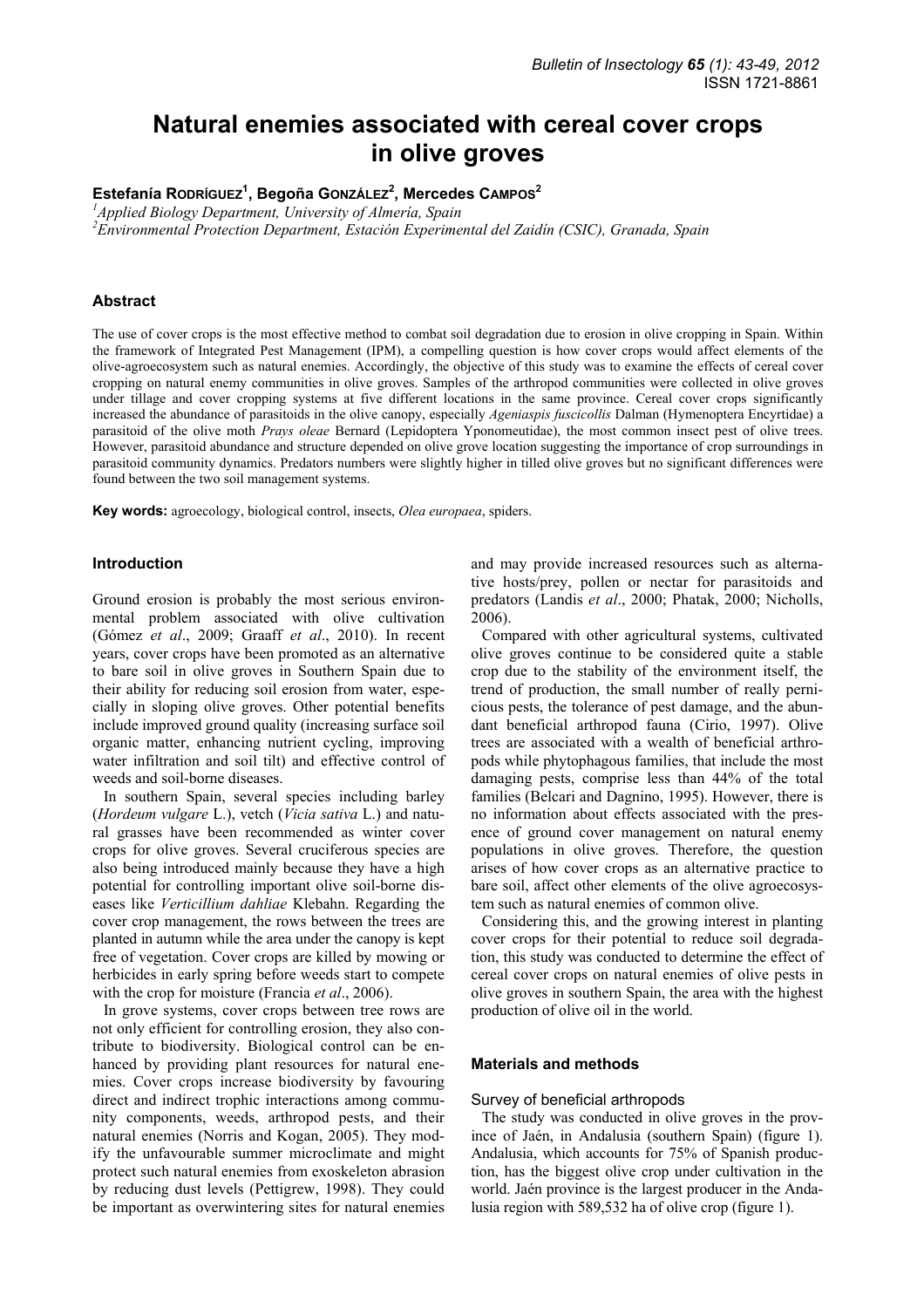

**Figure 1.** Location of olive groves sampled and geographic distribution of olive cultivation in Jaén province, Andalusia (southern Spain).

Five areas of olive groves with different sizes between 2 and 20 ha were selected from different geographical locations in the province (grove 1, 2, 3, 4 and 5) (figure 1). Two olive groves, each one with two different ground management systems, tillage (T) and cover cropping (C), were chosen in each olive area. A cereal cover crop, between the olive tree rows, had been used for the previous ten years and is one of the most common cover types used by olive growers in Spain. The cereal was barley (*H. vulgare*) since seeds are inexpensive and it is easy to establish and manage. Furthermore, previous results have tended to show that barley cereal cover crops had no impact on various different olive pests, including all those that spend part of their development cycle in the soil, such as *Bactrocera oleae* (Rossi) (Díptera Tephritidae), *Prays oleae* (Bernard), and *Otiorhynchus cribricollis* Gyllenhal (Coleoptera Curculionidae) (Rodríguez *et al*., 2009). Barley covers have also advantages for *V. dahliae* control as it is not a plant host.

Herbicides were used in March (glyphosate 1.5 L/ha) and in October (simazine 2 kg/ha and glyphosate 1.5 L/ha) to limit weeds and cover crop growth within treerows. In olive groves under conventional tillage, bare ground is maintained by repeated tillage throughout the year.

The predominant olive variety was Picual. The trees were more than 70 years old, spaced  $10 \times 10$  m and pruned every two years. The average yield is 50 kg of olives per tree. The typical continental Mediterranean climate means that the temperature reaches over 40 ºC in summer and falls below 0 ºC in winter. Chemical treatments applied included Bordeaux mixture (8.3 g/L) to control fungal attack of *Cycloconium oleaginum*  Castagne in spring and autumn and dimethoate (40% 1.25 cc/L) to prevent *P. oleae* attacks on flower generation (May).

The samples were taken monthly from June to September, when arthropod populations are the highest around the olives (Ruano *et al*., 2004). The sampling unit was a block consisting of a row of five randomly sampled trees, each tree separated from the others by a non-sampled tree, such that the distance between sampled trees was 20 m, with each block being separated from other blocks by two rows of non-sampled trees. Five blocks were selected per olive grove. Therefore, 25 olive trees were randomly sampled per olive grove in each sampling date. In the canopy the trees were sampled by beating, five times, four branches per tree (one for each orientation), also chosen at random, over an insect net 50 cm in diameter.

Sampling of epigeal arthropods was carried out using pitfall traps. Each trap consisted of a 200 ml plastic container (7 cm in circumference) filled with water and detergent. Traps were placed in holes dug carefully with the minimum possible soil and vegetation disturbance such that the lip of the trap was even with the surface of the ground. The traps were collected after 24 h.

The samples, both from the canopy and the ground, were frozen and afterwards arthropods were separated from vegetable and inorganic remains and then, classified at family level. Arthropods from predaceous or parasitoid families, or genera or species within a family that are known to be predaceous or parasitoid, were included as natural enemies. From the diverse range of invertebrates collected, we focused taxonomic efforts on predators and parasitoids likely to contribute to pest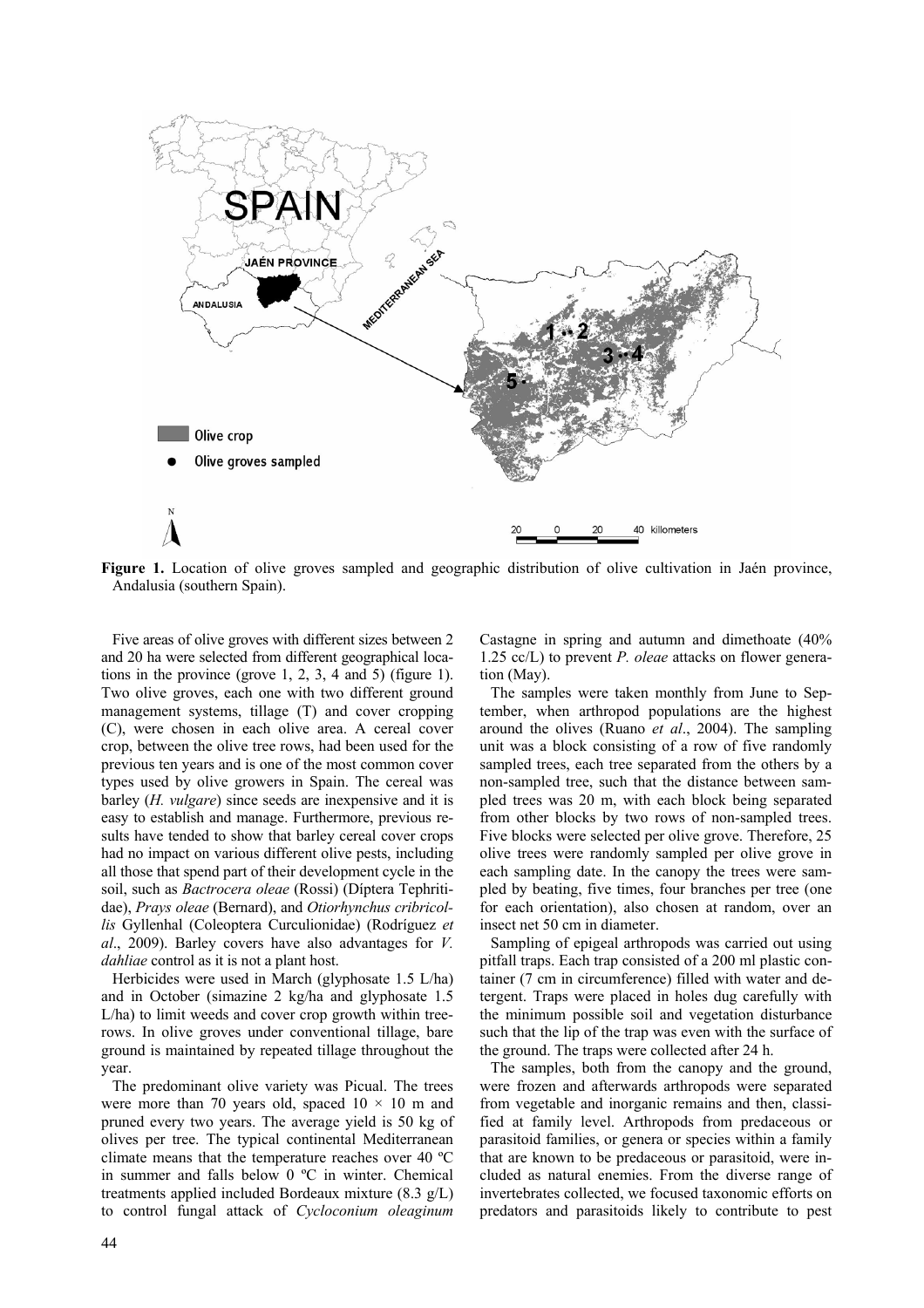control in the olive crop. Parasitoids were identified based on taxonomic keys of Goulet and Huber (1993) and using the olive particular arthropods collection of the research group.

#### Statistical analysis

The data corresponding to the numbers of both parasitoids and predators captured were tested for normality using the Kolmogorov-Smirnov test. While predator numbers were found to follow a normal distribution in the canopy as well as on the ground, parasitoid numbers were not. Therefore, we used the non-parametric Mann-Whitney test and a one-way ANOVA to compare the number of parasitoids and of predators respectively between locations (with crop cover and under conventional tillage). To evaluate the effects of the two types of treatment and location and their interaction a twoway ANOVA test was used after log transformation of the data.  $P < 0.05$  was considered significant. All the statistical analysis was performed using the SPSS statistical package version 15.0 for Windows.

### **Results**

#### Parasitoids in olive groves canopy

More hymenopterous parasitoids were collected in olive groves with the cover crop than in tilled olive groves (Mann Whitney U:  $Z = -2.020$ ,  $P < 0.05$ ). However, there was a significant interaction between cover crop and location ( $F = 4.37$ ; df = 4;  $P < 0.05$ ) so, the mean number of parasitoid individuals changed significantly at different locations and significant differences were only found at locations 2 ( $F = 6.877$ ; df = 1;  $P =$ 0.039) and 3 ( $F = 4.634$ ; df = 1;  $P = 0.001$ ), where the highest number of parasitoids were collected (table 1). Therefore, parasitoids reacted differently to cover crops and their response depended on the locations.

Parasitoids were well represented throughout the sampling period (figure 2). The greatest number of parasitoids was collected from June to August in both types of olive groves (figure 2). Although the number of parasitoids did not differ greatly across sampling periods, there were significantly more at locations 2 and 3, those with cover crops during June  $(P = 0.023; P = 0.001)$ , July ( $P = 0.004$ ;  $P = 0.001$ ), and August ( $P = 0.017$ ;  $P = 0.038$ ) (figure 2).

**Table 1.** Mean and  $\pm$  SD of parasitoids per olive tree captured in the canopy of olive trees at five different locations.

| Location       | With cereal cover crop | Tillage soil      |
|----------------|------------------------|-------------------|
| $\mathbf{1}$   | $0.33 \pm 0.33$ a      | $0.25 \pm 0.13$ a |
| $\mathfrak{D}$ | $0.93 \pm 0.53$ a      | $0.23 \pm 0.05$ b |
| 3              | $8.18 \pm 6.86$ a      | $0.70 \pm 1.07$ b |
| $\overline{4}$ | $0.28 \pm 0.05$ a      | $0.30 \pm 0.16$ a |
| 5              | $0.40 \pm 0.08$ a      | $0.30 \pm 0.14$ a |
| Total          | $2.02 \pm 4.19$ a      | $0.36 \pm 0.47$ b |

Different letters indicate significant differences at  $P < 0.05$ .











**Figure 2.** Mean and ±SD of parasitoids per olive tree collected during the sampling period at five different olive groves, each one with cover and tillage soil in the olive canopy. (\*) indicates significant differences at *P* < 0.05 level.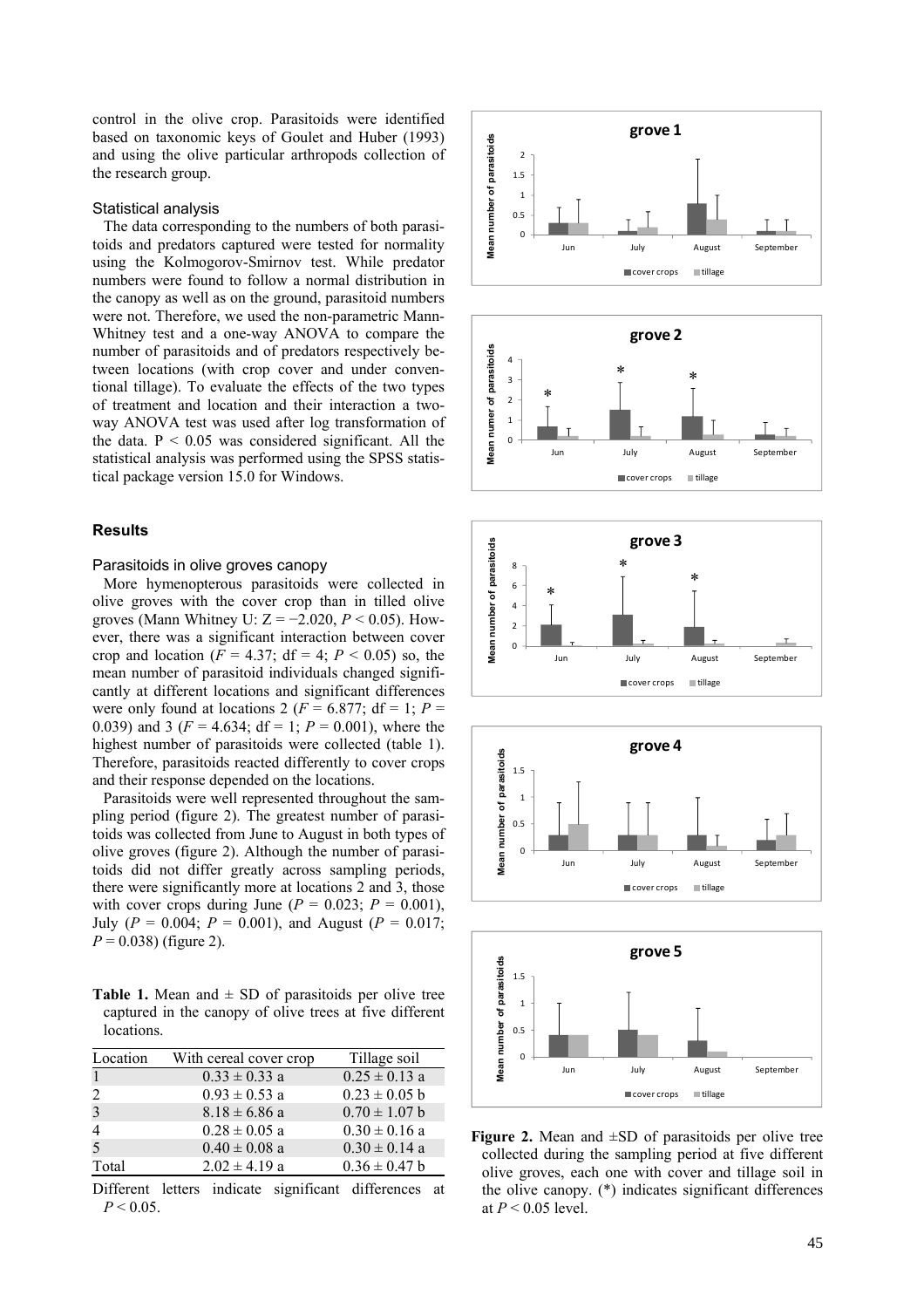A total of 441 adults from 17 families were found in the canopy in both types olive groves (table 2). Encyrtidae was the most abundant family, representing 45.4% of the total, followed by Scelionidae (16.3%) and Chalcididae (14.3%). Most of these families were also collected from the cover crops (table 2). Among encyrtids, the most abundant parasitoid species collected was *Ageniaspis fuscicollis* var. *praysincola* (Dalman).

#### Predators in olive groves

Cover crops were not associated with a higher mean number of predators in the olive canopy (Mann Whitney U:  $Z = -0.596, P > 0.05$  (table 3). In fact, a significantly greater proportion of predators were captured in the tilled plots than the groves with cover crops at location 1 (*F* = 6.298; df = 1; *P* = 0.046) (table 3). There was no interaction between cover crop and location  $(F = 0.727)$ ; df = 4;  $P > 0.05$ ).

**Table 2.** Total number and percentage of the parasitoids per olive tree collected from the canopy trees in covered (C) and tillaged (T) groves.

| Parasitoids families | Total          |                | Total% |
|----------------------|----------------|----------------|--------|
|                      | С              | T              |        |
| Aphelinidae          | $\mathbf{1}$   | 3              | 0.9    |
| Braconidae           | 3              | 14             | 3.9    |
| Ceraphronidae        | 5              | 2              | 1.6    |
| Chalcididae          | 43             | 20             | 14.3   |
| Chrysididae          | $\theta$       | 1              | 0.2    |
| Cynipoidea           | 1              | 1              | 0.5    |
| Elasmidae            | 1              | $\theta$       | 0.2    |
| Encyrtidae           | 179            | 21             | 45.4   |
| Eulophidae           | $\theta$       | 1              | 0.2    |
| Eupelmidae           | $\overline{2}$ | 1              | 0.7    |
| Eurytomidae          | $\mathbf{1}$   | $\theta$       | 0.2    |
| Ichneumonidae        | 10             | 4              | 3.2    |
| Mymaridae            | $\mathbf{1}$   | $\overline{2}$ | 0.7    |
| Platygastridae       | 0              | 3              | 0.7    |
| Pteromalidae         | 14             | 10             | 5.4    |
| Scelionidae          | 54             | 18             | 16.3   |
| Trichogrammatidae    | 10             | $\theta$       | 2.3    |
| Others               | 8              | 7              | 3.4    |
| Total                | 333            | 108            |        |

**Table 3.** Mean and  $\pm$  SD of predators per olive tree captured in the canopy of olive trees at five different locations.

| Location | With cereal cover crop | Tillage soil      |
|----------|------------------------|-------------------|
|          | $2.15 \pm 0.59$ a      | $3.45 \pm 0.85$ b |
| 2        | $2.28 \pm 0.95$ a      | $3.33 \pm 2.62$ a |
| 3        | $1.68 \pm 1.01$ a      | $1.30 \pm 0.93$ a |
| 4        | $2.60 \pm 1.75$ a      | $2.00 \pm 1.79$ a |
| 5        | $2.65 \pm 1.31$ a      | $3.78 \pm 2.02$ a |
| Total    | $2.27 \pm 1.12$ a      | $2.77 \pm 1.85$ a |

Different letters indicate significant differences at  $P < 0.05$ .

Heteroptera were the most abundant group of predators in the olive canopy (32.7%), followed by Coleoptera (26.2%), Neuroptera (22.6%) and Araneae (12.9%). The majority of Heteroptera (25.6%) belonged to the Miridae family. This family was more abundant in areas under tillage than where there was soil cover and it was mostly represented by a single species, namely *Brachynotocoris ferreri* n. sp. Baena (in litteris); (Heteroptera Miridae) (table 4). By the contrast, Anthocoridae was more numerous within the canopy of olives with ground cover (table 4).

Coccinellidae, in particular *Scymnus suturalis* Thunberg (Coleoptera Coccinellidae), formed the most abundant family in the canopies of groves under tillage (table 4).

On the ground, though more predators were collected in the olive groves under tillage, the difference with respect to plots with cover crops was not significant (Mann Whitney U: Z = −0.014, *P* > 0.05). However, at location 5 there were significantly more predators in the plots with cereal cover crops  $(F = 12.757; df = 1;$  $P = 0.012$ ) (table 5). In this case, there was a significant interaction between cover crops and location  $(F =$ 2.501; df = 4;  $P < 0.05$ ).

The majority of predators from the ground belonged to the Formicidae family (89.55%), followed by Araneae (5.11%) (table 6). Consequently, it is quite probable that Formicidae were the group responsible for differences found at location 5 (table 5). Spiders were more abundant in plots with cover crops (table 6).

| <b>Table 4.</b> Total number and percentage of the arthopods |  |  |  |
|--------------------------------------------------------------|--|--|--|
| predators per olive tree captures in the canopy from         |  |  |  |
| covered $(C)$ and tillage $(T)$ olive groves.                |  |  |  |

|                    | Total          |                |         |
|--------------------|----------------|----------------|---------|
| Predators groups   | C              | T              | Total % |
| <b>HETEROPTERA</b> |                |                |         |
| Miridae            | 126            | 343            | 25.6    |
| Anthocoridae       | 82             | 39             | 6.6     |
| others             | 6              | 4              | 0.5     |
| <b>COLEOPTERA</b>  |                |                |         |
| Coccinellidae      | 143            | 230            | 20.3    |
| Carabidae          | $\overline{2}$ | $\theta$       | 0.1     |
| Staphylinidae      | $\mathbf{3}$   | 0              | 0.2     |
| Cantharidae        | 44             | $\overline{2}$ | 2.5     |
| others             | 15             | 9              | 1.3     |
| <b>HYMENOPTERA</b> |                |                |         |
| Formicidae         | 49             | 52             | 5.5     |
| wasps              | $\mathbf{1}$   | $\theta$       | 0.1     |
| <b>ARANEAE</b>     | 133            | 104            | 12.9    |
| <b>NEUROPTERA</b>  |                |                |         |
| Chrysopidae        | 85             | 67             | 8.3     |
| others             | 119            | 143            | 14.3    |
| <b>DYCTIOPTERA</b> |                |                |         |
| Mantidae           | 19             | 11             | 1.6     |
| <b>DERMAPTERA</b>  | $\overline{2}$ | 2              | 0.2     |
| Total              | 829            | 1006           |         |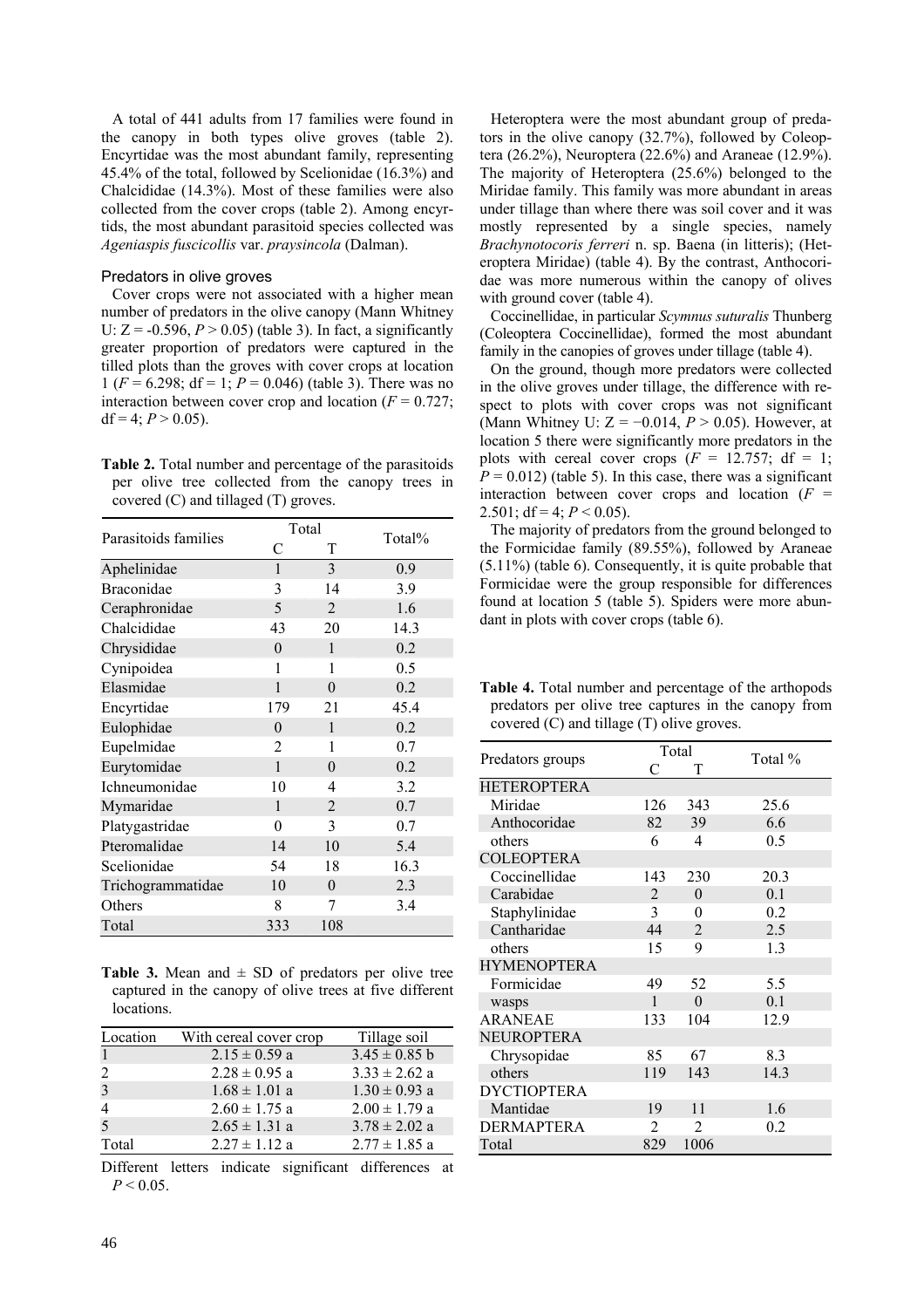| Location | With cereal cover crop | Tillage soil       |
|----------|------------------------|--------------------|
|          | $7.60 \pm 5.25$ a      | $13.80 \pm 6.69$ a |
|          | $5.98 \pm 1.66$ a      | $7.13 \pm 7.24$ a  |
| 3        | $11.25 \pm 4.51$ a     | $11.75 \pm 2.82$ a |
|          | $5.08 \pm 0.95$ a      | $6.70 \pm 1.90$ a  |
|          | $9.58 \pm 3.59$ a      | $2.78 \pm 1.27$ b  |
| Total    | $7.90 \pm 3.95$ a      | $8.43 \pm 5.79$ a  |

**Table 5.** Mean and  $\pm$  SD of predators per olive tree on the ground at five different locations.

Different letters indicate significant differences at  $P < 0.05$ .

**Table 6.** Total number and percentage of predatory arthropods per olive tree collected at ground of covered (C) and tillage (T) olive groves.

|                    | Total          |      | Total % |
|--------------------|----------------|------|---------|
| Predators groups   | C              | т    |         |
| <b>HETEROPTERA</b> |                |      |         |
| Miridae            | $\overline{c}$ | 1    | 0.05    |
| Anthocoridae       | 1              | 0    | 0.02    |
| others             | 15             | 16   | 0.47    |
| <b>COLEOPTERA</b>  |                |      |         |
| Carabidae          | 20             | 29   | 0.74    |
| Staphylinidae      | 17             | 25   | 0.63    |
| Scraptidae         | 4              | 2    | 0.09    |
| Melyridae          | 6              | 29   | 0.53    |
| Curculionidae      | 6              | 3    | 0.14    |
| others             | 37             | 63   | 1.50    |
| <b>HYMENOPTERA</b> |                |      |         |
| Formicidae         | 2838           | 3115 | 89.55   |
| wasps              | 35             | 22   | 0.86    |
| <b>ARANEAE</b>     | 208            | 132  | 5.11    |
| <b>OTHERS</b>      | 11             | 11   | 0.34    |
| Total              | 3200           | 3448 |         |

## **Discussion**

## Parasitoids in olive groves canopy

Results showed that cereal cover crops had a significant beneficial effect on parasitoid wasp abundance in the olive canopy. However, families responded differently to cover crops and their response depended on the locations. Encyrtidae, Scelionidae and Chalcididae were the three families most favoured by cover crops in the canopy of the olive groves. Changes in parasitoid abundance have been identified in other studies, which have suggested that plant species composition is important for these types of insects because parasitoid wasps rely on them for sources of food (honeydew, pollen and nectar), shelter, and breeding sites in the adult stages (Landis *et al.,* 2000; Norris and Kogan, 2005). Accordingly, abundance and diversity of entomophagous insects within a field are related closely to the nature of the surrounding vegetation so any complex vegetation added to olive-agroecosystem may tend to increase the abundance of certain hymenopterous parasitoids (Altieri and Letourneau, 1982).

Encyrtidae is one of the most useful families for biological control of pests (Goulet and Huber, 1993).

Among encyrtids collected, *A. fuscicollis* was the main species responsible for the parasitoid abundance in these olive groves with barley cover crops. In particular, *A. fuscicollis* has been reported to be a biological control agent for *P. oleae* (Campos and Ramos, 1982) an economically important pest of olive trees. *P. oleae* has also been reported in our previous results to be more abundant in olive groves with cereal cover crops (Rodríguez *et al*., 2009). So, there is evidence that vegetation diversity can have direct effects on populations of herbivorous insects and associated natural enemies. Usually, host-specific parasitoids exhibit positive numerical responses to increasing pest densities (Hammond and Stinner, 1999).

Parasitoids were especially important in the olive canopy from June to August, when cover crops provided dead mulch through the warm season to avoid water loss and competition with olive trees. Parasitoids possibly move from the cereal vegetation into the olive. Indeed, several studies have indicated that high densities of natural enemies can occur in cover crops and then disperse to the main crop or surrounding areas in different seasons (Altieri and Letourneay, 1982; Sullivan, 2003).

Finally, tillage was the traditional soil-management practice for olive groves and remains the most common approach, that is, the use of cover crops has not yet been adopted as the preferred system on a large scale in olive cultivation. Furthermore, in the study area, olive monoculture itself dominates agriculture, and the result is a monotonous landscape with very limited diversity. Therefore, arthropod community structure has probably not been able to become well established in the olivecereal cover crop polyculture system. This may explain why there have been few definitive results concerning the impact of cover cropping on beneficial insects. In particular, species at higher levels in a community such at parasitoids are normally more susceptible to changes than species at lower levels. This makes it very difficult to accurately determine the role of parasitoid wasps in this polyculture system.

#### Predators in olive groves

Responses of predators to cover crops were very different depending on taxonomic group, location and stratum (canopy or ground). Just as expected, predator abundance was much higher on the ground than in the canopy of the olive grove (Campos *et al*., 2000), since the ground is the typical habitat of important soilsurface dwelling arthropod predators such us ground beetles (Coleoptera Carabidae), ants (Hymenoptera Formicidae) and spiders (Arachnida Araneae). Overall, no differences were found in predator populations between cleared and covered soil, although predator densities, were higher both in the canopy and on the ground under tillage than in groves with cover crops. However, cover crops significantly enhanced the abundance of ants on the ground, while coccinellids decreased in the canopy of certain olive groves in this study. Such differences between locations, where the soil management practice is similar, could be due to the structure of the olive grove itself. Agroecological infrastructure together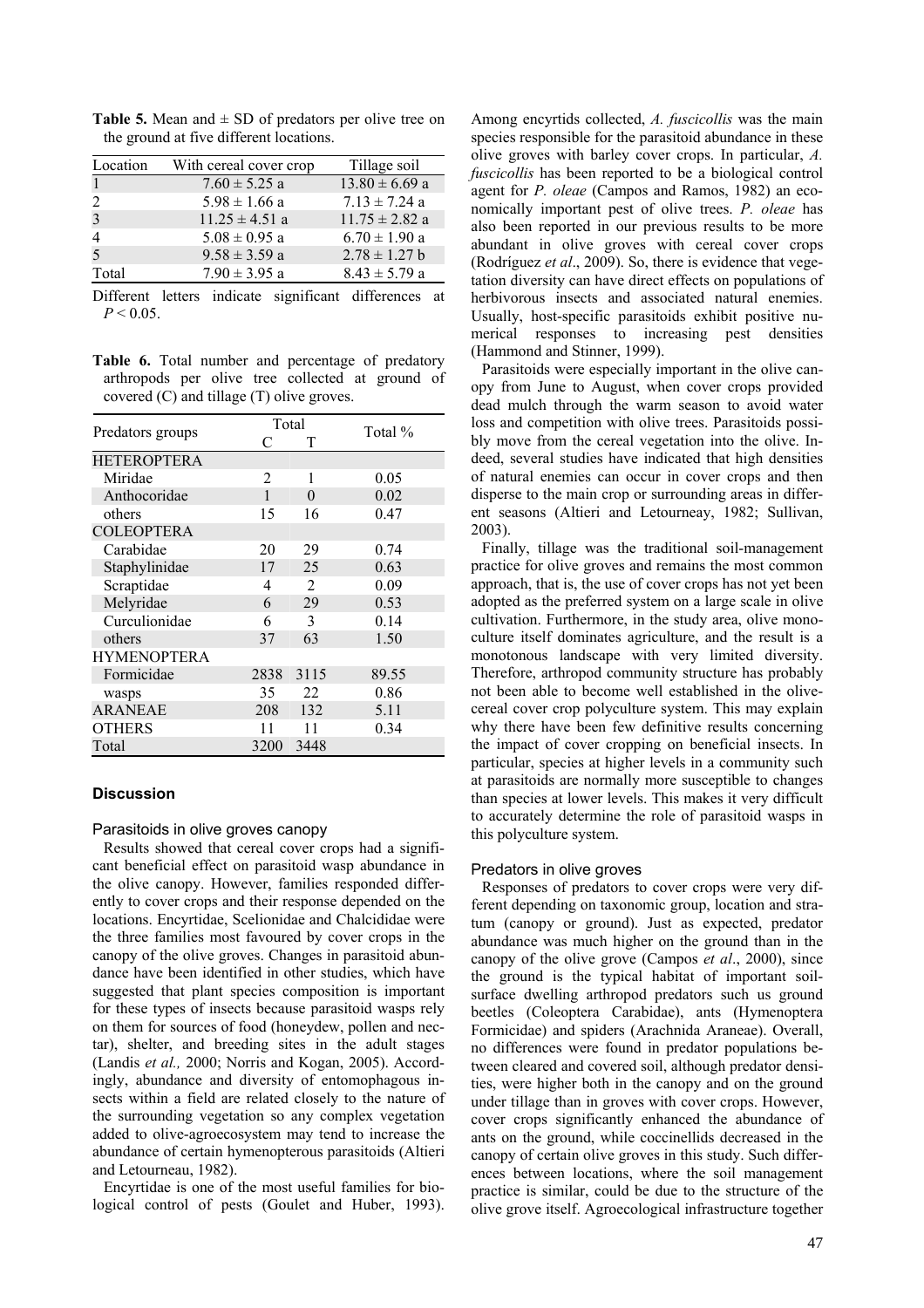with degree of heterogeneity of agroecosystems determine the biodiversity present in each agricultural area (Nicholls, 2006), and these characteristics have a great impact on the abundance and collection of predator species (Boccaccio and Petacchi, 2009).

Formicidae accounted for nearly all of the overall abundance of arthropods on the ground of olive groves. The presence of a relatively large proportion of ants was explained by Redolfi *et al*., (1999), who found that most of the ant species made their nests in the soil under the tree canopy. Tillage tended to increase the number of ants on the ground near the olive trees but, of the five locations under study, significant differences were only found in one of the olive groves with cover crops. This result is consistent with the conclusions from the aforementioned authors who indicated that differences in the myrmecofauna at different sites are attributable to little changes of agricultural practices at each site.

With regard to Coccinellidae, this family has been reported to be an important predatory family of aphids (Belcari and Dagnino, 1995). In particular, *S. suturalis* is mainly an aphidophagous coccinellid species and is among the dominant coccinellid predators of phytophagous insects in the olive canopy in Spain (Morris *et al*., 1999). These authors indicated that the response of coleopteran predator density in the olive canopy was determined by the type of soil management practices applied. In line with this similarly, a survey on epigeal beetle populations in olive groves showed that abundance as well as family richness and dominance were greater in bare soils compared to control covered soils (Cotes *et al*., 2009).

Among Neuroptera, *Chrysoperla carnea* (Stephens) (family Chrysopidae) was the most abundant species and is reported to be one of most important polyphagous predators in olive groves (Campos, 2001); other Neuroptera collected belonged to other species of chrysopids and to family Coniopterygidae, which are predators of mites and small arthropods (Canard, 2001).

Castro *et al*., (1996) reported that bare soil management reduced the abundance of spiders on the ground near olive trees and Cárdenas *et al*. (2005), found that two species, *Thyene imperialis* (Rossi) (Araneae Salticidae) and *Loxosceles rufescens* (Dufour) (Araneae Sicariidae) may be favoured by cereal cover crops. Tillage usually reduces the abundance of less mobile soil-surface spiders such as Lycosidae family and other hunting spiders in soil ecosystems, whereas highly mobile spiders such as Lyniphiidae family may resist and adapt to this type of soil management. In olive, Thaler and Zapparoli (1993) reported Linyphiidae, Erigonidae, Lycosidae, Dysderidae, Gnaphosidae and Theridiidae as the most abundant spider families on the ground around olives, while Morris *et al*., (1999) cited Salticidae and Philodromidae as the most abundant families in the olive canopy.

In conclusion, winter cereal cover crops increased the abundance of parasitoid populations in the olive canopy. The increase only significantly affected some parasitoid families, namely primarily from the Encyrtidae, Scelionidae and Chalcididae. Parasitoid abundance and structure depended on location suggesting the importance of crop surroundings in parasitoid community dynamics. The response of predators to cereal cover crops was uneven, varying as a function of variable by taxonomic group, location and stratum (canopy or ground). Notably, coccinellids were more abundant in the canopy of trees under tillage management. Although some olive areas are using winter cover crops effectively, more olive groves need to adopt the practice for the real impact of cereal cover crops on natural enemy populations to become clear. In addition, wide spread use and longterm studies of the practice would help to improve our understanding of the complex relationships between cover crops and with natural enemies and to assess their impact on olive pest populations.

## **Acknowledgements**

This work was supported by research project CAO99- 004 funded by FEGA-FEOGA and the Junta de Andalucía (AGR 109). We also give thanks to Ideas Need Communicating Language Services S.L. for English corrections of the manuscript.

## **References**

- ALTIERI M. A., LETOURNEAU D. K., 1982.- Vegetation management and biological control in agroecosystems.- *Crop Protection*, 1: 405-430.
- BELCARI A., DAGNINO A., 1995.- Preliminary analysis of the insects caught by a 'Malaise' trap in an olive grove in northern Tuscany.- *Agricultura Mediterranea*, 125 (2): 184-192.
- BOCCACCIO L., PETACCHI R., 2009.- Landscape effects on the complex of *Bactrocera oleae* parasitoids and implications for conservation biological control.- *Biocontrol*, 54 (5): 607-616.
- CAMPOS M., 2001.- Lacewings in Andalusian olive groves, pp. 492-497. In: *Lacewings in the crop environment*, (MCEWEN P. K., NEW T. R., WHITTINGTON A. E., Eds).- Cambridge University Press, Cambridge, UK.
- CAMPOS M., RAMOS P., 1982.- *Ageniaspis fuscicollis* var. *praysincola* (Hym., Encyrtidae) parasito de *Prays oleae* (Lep., Hyponomeutidae) en Granada.- *Boletín de la Asociación Española de Entomología*, 6 (1): 63-71.
- CAMPOS M., RODRÍGUEZ E., FERNÁNDEZ F., PASTOR M., CIVANTOS M., 2000.- Influence of soil management on arthropods populations, In: *4th International Symposium on Olive Growing*, Valenzano, Bari, Italy.
- CANARD M., 2001.- Natural food and feeding habits of lacewings, pp. 116-129. In: *Lacewings in the crop environment*, (MCEWEN P. K., NEW T. R., WHITTINGTON A. E., Eds).- Cambridge University Press, Cambridge, UK.
- CÁRDENAS M., BARRIENTOS J. A., GARCÍA P., PASCUAL F., CAMPOS M., 2005.- Effect of cereal cover crops on Araneae population in olive orchard, In: *2nd European Meeting of the IOBC/WPRS Study Group Integrated Protection of Olive Crops*, Firenze, Italy.
- CASTRO J., CAMPOS P., PASTOR M., 1996.- Influencia de los sistemas de cultivo empleados en olivar y girasol sobre la composición de la fauna de artrópodos en el suelo.- *Boletín de Sanidad Vegetal y Plagas*, 22: 557-570.
- CIRIO U., 1997.- Agrichemicals and environmental impact in olive farming.- *Olivae*, 65: 32-39.
- COTES B., CASTRO J., CÁRDENAS M., CAMPOS M., 2009.- Responses of epigeal beetles to the removal of weed cover crops in organic olive orchards.- *Bulletin of Insectology*, 62  $(1)$ : 47-52.